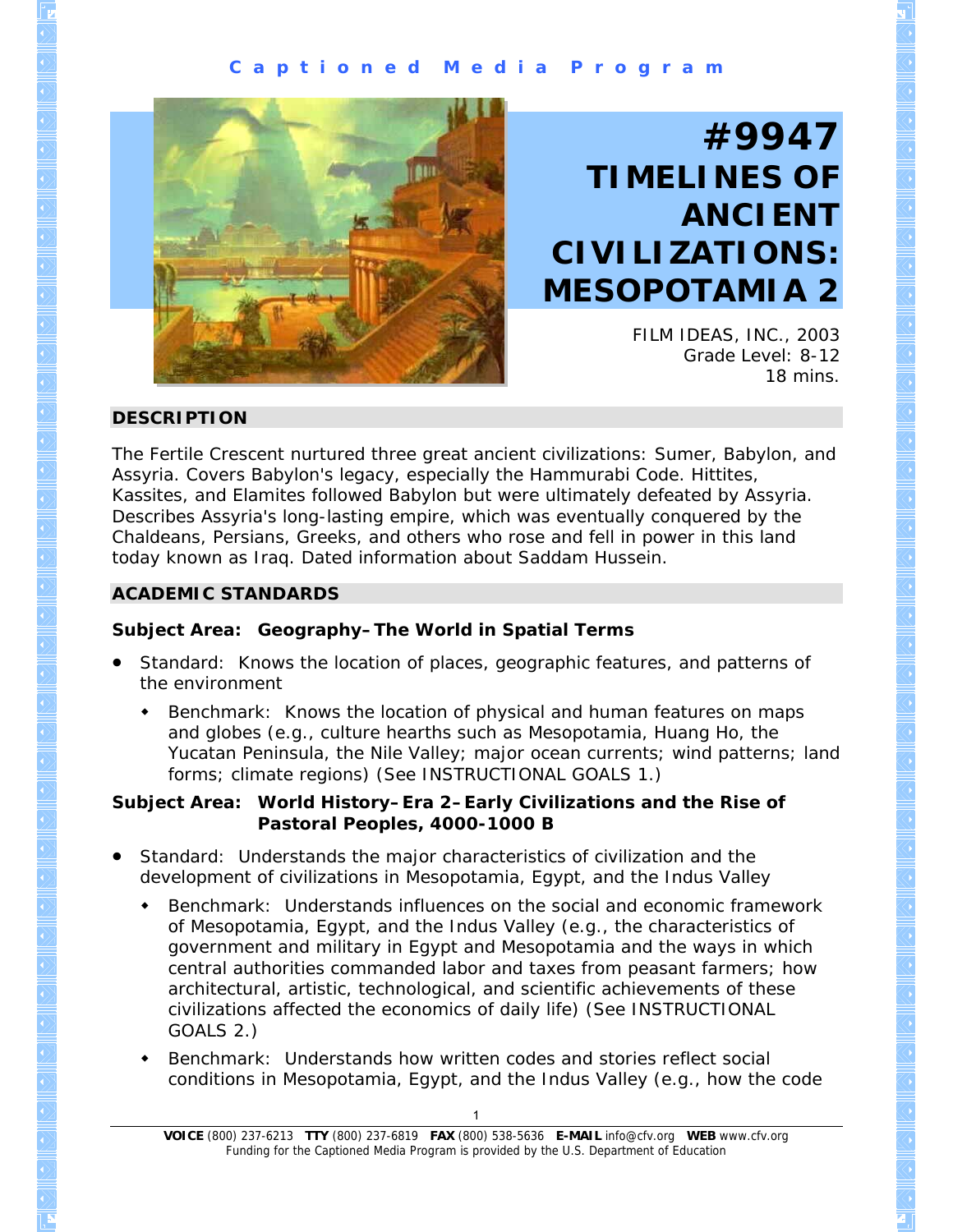and roles of women in Mesopotamia; how the biblical account of Genesis and the Enuma Elish from Babylon reflect contrasting beliefs) (See of Hammurabi illustrated the ethical values, social hierarchy and attitudes, INSTRUCTIONAL GOALS 2.)

#### **Subject Area: World History–Era 3–Classical Traditions, Major Religions, and Giant Empires, 1000 BCE-300 CE**

- Standard: Understands how Aegean civilization emerged and how interrelations developed among peoples of the Eastern Mediterranean and Southwest Asia from 600 to 200 BCE
	- Benchmark: Understands significant military developments of the Persian of and geographic influences on the Persian Empire, from the reign of Cyrus I through the wars with Greece; sources of the conflict between the Greeks and the Persians; the four major battles of the Persian wars) (See Empire (e.g., major events of the wars between Persia and the Greek citystates; reasons for Persia's failure to conquer the Aegean region; the growth INSTRUCTIONAL GOALS 3.)
	- Benchmark: Understands Alexander's achievements as a military and areas after his rule; the campaigns, battles, and cities founded in Alexander's imperial conquests) (See INSTRUCTIONAL GOALS 3.) political leader (e.g., reasons for the disintegration of the empire into smaller

## **Subject Area: Geography–Human Systems**

- Standard: Understands the forces of cooperation and conflict that shape the divisions of Earth's surface
	- Benchmark: Understands factors that contribute to cooperation (e.g., control of strategic locations) within and between regions and countries (See INSTRUCTIONAL GOALS 4.) similarities in religion, language, political beliefs) or conflict (e.g., economic competition for scarce resources, boundary disputes, cultural differences,

# **INSTRUCTIONAL GOALS**

- 1. To identify where the ancient empire of Mesopotamia was located.
- 2. To describe the rise and fall of the ancient Babylonian empire and identify important po litical and cultural developments in Mesopotamia from 2,000 to 1,000 BCE.
- 3. To explain the various people and countries who ruled in Mesopotamia from 1,000 to 331 BCE and their influences on its culture.
- 4. To describe modern Mesopotamia.

# **BACKGROUND INFORMATION**

 Known as the "Land In-Between," Mesopotamia geographically lies between the Tigris and Euphrates Rivers. Over the course of 5,000 years this ancient land ga ve rise to three rem arkable civilizations: the Sumerians, the Babylonians, and the Assyrians.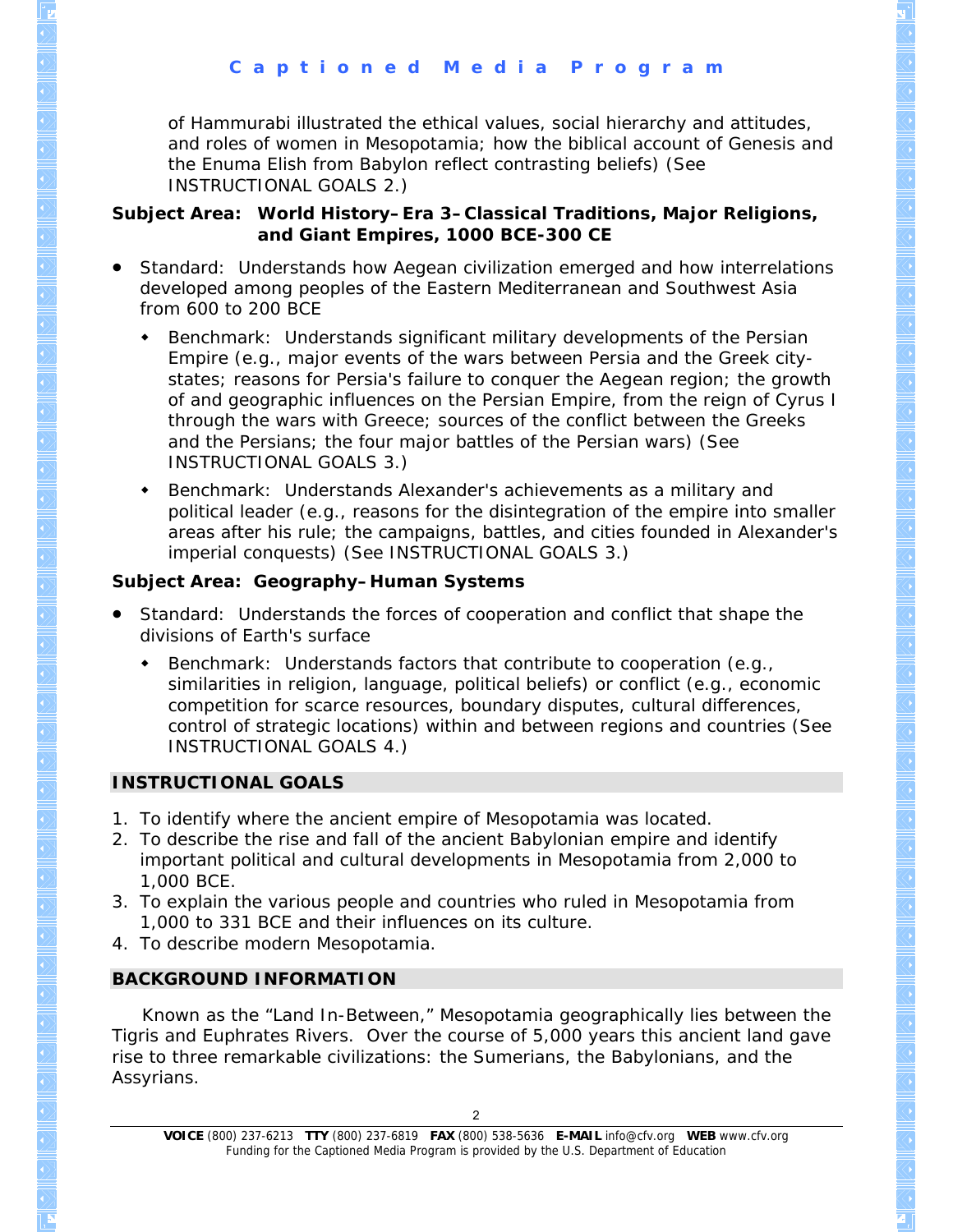#### **C a p t i o n e d M e d i a P r o g r a m**

Inventions like the wheel, a form of early writing known as "cuneiform," and the Babylonian ruler named Hammurabi expanded trade and commerce and eventually Mesopotamian region. During their reign, Egypt was successfully invaded and trade the Chaldeans. Under the leadership of King Nebuchandrezzar II, the Chaldeans conquered the Hebrews in the city of Jerusalem and built the Hanging Gardens of formidable foe and eventually became a province of the Persian Empire. But like its The Sumerians became the first Mesopotamian civilization to emerge. development of natural resources all helped to advance Sumerian culture. However, by 2000 BCE the Babylonian Empire began to flourish. A famous conquered surrounding territories. Following the death of Hammurabi, different rulers and dynasties fought to control the Babylonian Empire. By 1115 BCE the Assyrians lead by King Tiglath Pileser I became the next empire to dominate the routes extended throughout the Mediterranean world. But Assyria, like previous empires, was eventually conquered in 612 BCE by the New Babylonians known as Babylon which is considered one of the seven wonders of the ancient world. However, by 539 BCE the New Babylonians became the victims of another historic past the control of Babylon continued to change as both Hellenic and Roman occupation prevailed from 331 BCE to the last century BCE.

Today the land that was once known as Mesopotamia is now called the Republic the innovations first developed by these enduring civilizations, which include: building and farming methods, the wheel, water irrigation, and the development of language, will forever influence the world today. of Iraq and Kuwait. Those who claimed this ancient land have come and gone, but

#### **VOCABULARY**

- 1. Assyrians
- 2. Babylon
- 3. Babylonians
- 4. BCE
- 5. Chaldeans
- 6. Elam
- 7. Hammurabi
- 8. Hanging Gardens of Babylon
- . Hittites 9
- 1 0. Kassites

#### **BEFORE SHOWING**

- 11. King Nebuchadrezzar II
- 12. Marduk
- 13. Mesopotamia
- 14. Shamash
- 15. sheiks
- 16. paradises
- 17. Persian Gulf War
- 18. tongue (language)
- 19. ziggurats
- world map or globe. Discuss the climate and landforms of the area. 1. Locate the area of Mesopotamia, between the Euphrates and Tigris Rivers, on a
- *:* 2. Review early history of Mesopotamia. Watch *Timelines of Ancient Civilizations Mesopotamia 1*, CMP #9946. Discuss.
- 3. Create and discuss a timeline showing major events in history. Leave lots of room between 2,000 and 331 BCE to add events from the video, either during or after viewing. Include:
	- a. 200 million years ago: Dinosaurs roamed the earth.
	- b. 65 million years ago: Dinosaurs extinct.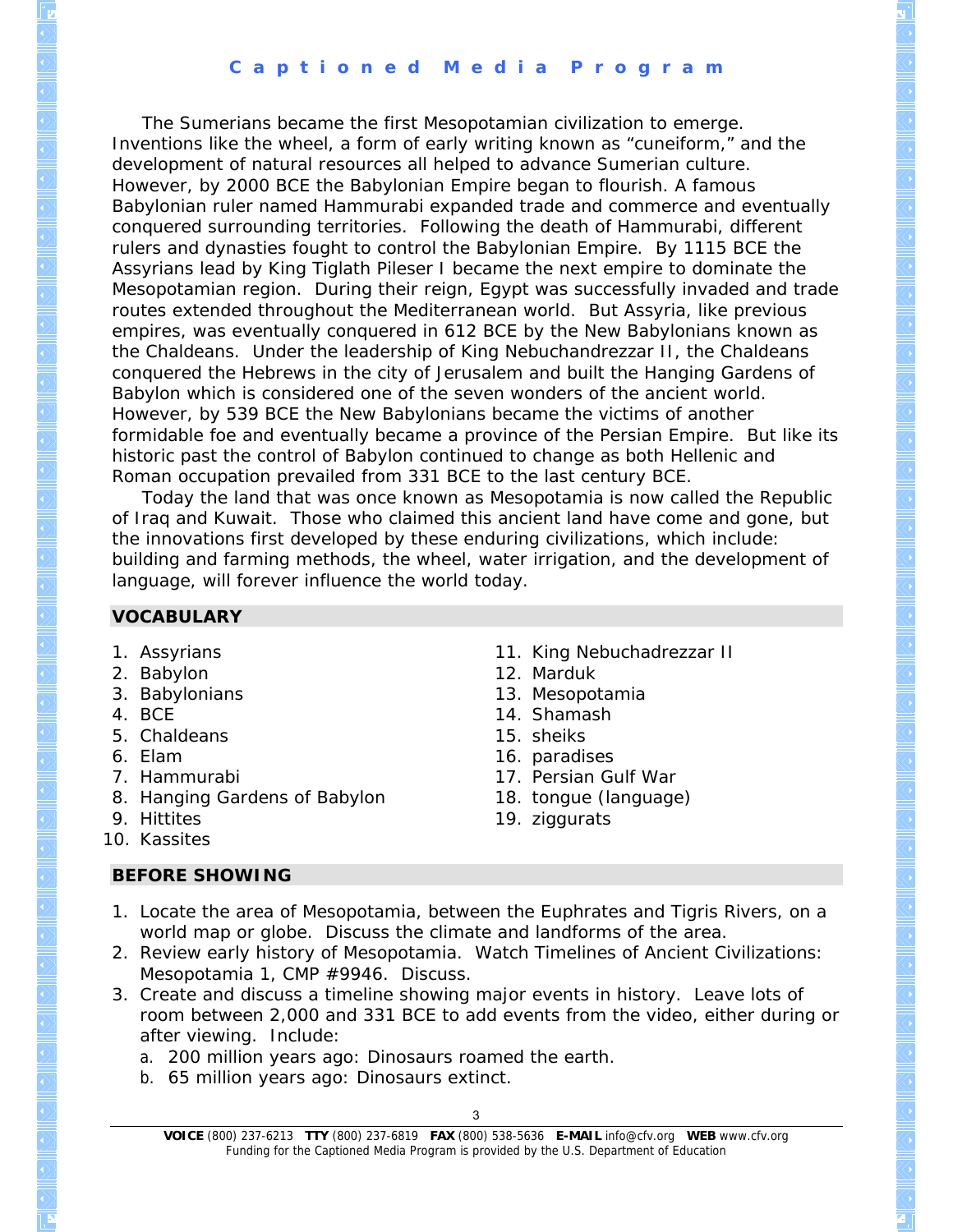- c. 2 million years ago: Human species walks upright and begins making tools.
- d. 40,000 BCE: Human species first appear in the Mesopotamia area.
- e. 5,000-2,000 BCE: The Sumerians rise to power.
- f. 2,000 BCE: The Babylonians rise to power.
- g. 331 BCE: Alexander the Great conquers.

#### **DURING SHOWING**

- 1. View the video more than once, with one showing uninterrupted.
- . Consider pausing the video to add significant events to the timeline and review 2 important facts. (See BEFORE SHOWING.)

#### **AFTER SHOWING**

#### **Discussion Items and Questions**

- 1. Discuss Hammurabi and his reign in Babylon. What things was he famous for? What was the importance of his code of law?
- ? 2. What did the Hittites do in 1600 BCE? How did that affect Babylon
- 3. Describe the reign of the Kassites in Babylon. Why were they so successful?
- 4. Who defeated the Kassites? What kind of conquerors were they?
- 5. Discuss the rule of the Assyrians. Describe what various kings were famous for. How have we learned about the Assyrian history?
- 6. Why did some Assyrian kings have paradises?
- 7. Discuss the influence of astronomers and astrology on these ancient cultures.
- 8. What was Esarhaddon famous for?
- 9. Who finally defeated the Assyrians?
- 10. Describe the reign of King Nebuchadrezzar II. Name several things he was famous for. Describe the new ziggurat and the hanging gardens which he had built.
- 11. When did Babylon become a province of Persia?
- 12. Why was Alexander the Great considered a liberator of Babylon? How did he die?
- 13. Who conquered Babylon in the last century BCE?
- 14. Describe modern Mesopotamia and the Persian Gulf War in 1990-91.
- 15. Discuss the current state of affairs in Iraq and its current leadership.

#### **Applications and Activities**

- 1. Review the timeline begun BEFORE SHOWING. Add any additional dates and information gained from the video or from texts. Illustrate the events.
- 2. Imagine you lived during the time of ancient Mesopotamia. Discuss how life would be different than living in the twenty-first century. Write a story about your experiences.
- 3. Research and report on one facet of the history of Mesopotamia.
- 4. Invite an archeologist to visit your school or arrange a class trip to visit them to explain the importance of archeology and ancient Mesopotamia.
- 5. Discuss the differences and similarities between ancient Mesopotamia and present-day Mesopotamia. Some possible discussion topics are:
	- a. Who is the leader of Iraq and Kuwait today?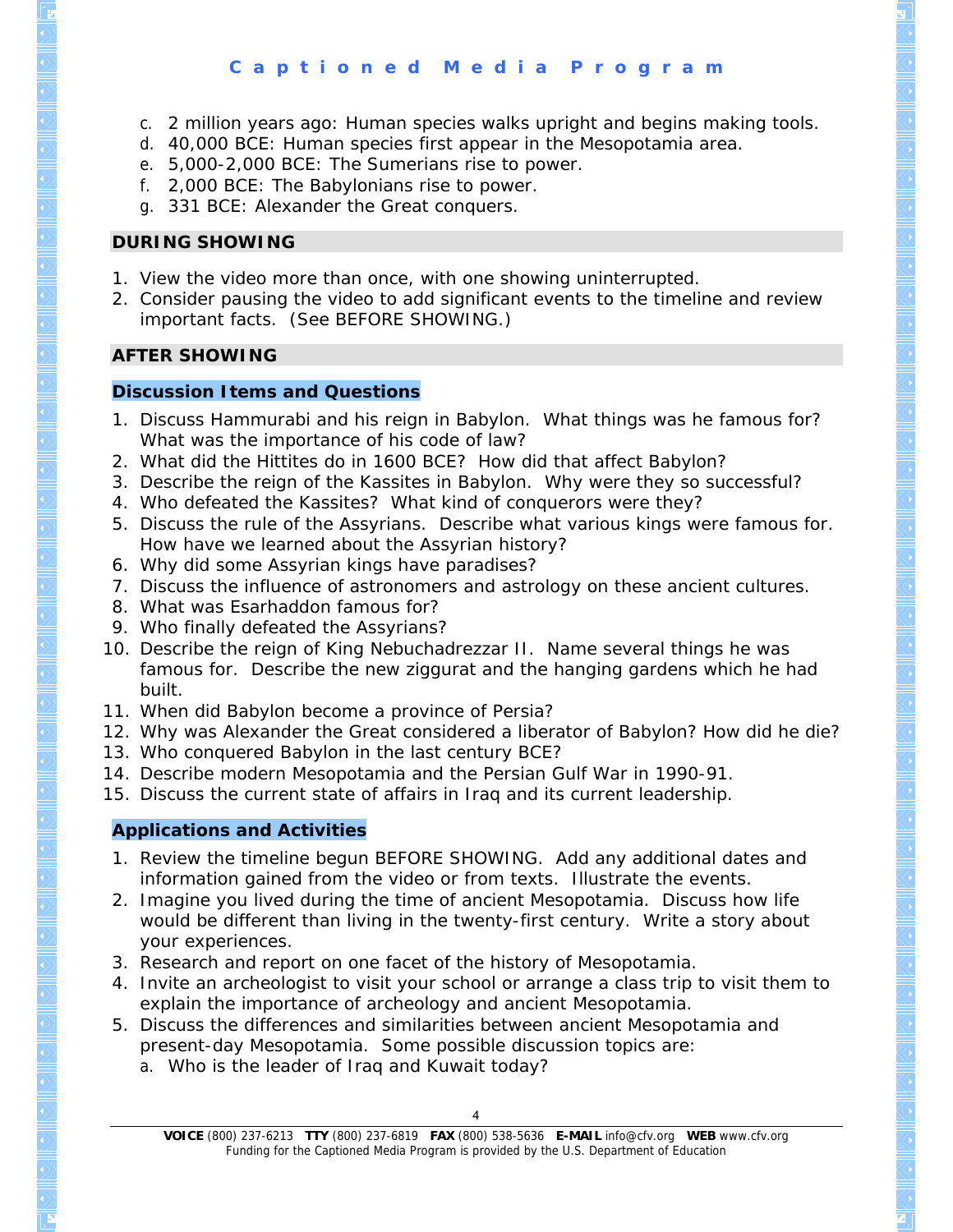- b. What is and was the primary religion practiced in ancient Mesopotamia and Mesopotamia today?
- c. What are and were the major industries in existence in ancient Mesopotamia and Mesopotamia today?
- d. What is and was the primary means of transportation in ancient Mesopotamia and Mesopotamia today?
- e. What is and was the primary language of ancient Mesopotamia and Mesopotamia today?
- 6. Identify Mesopotamia on individual maps.
	- a. Draw in and label the Tigris and Euphrates Rivers.
	- b. Label the Persian Gulf.
	- c. Label famous land features such as the mountains mentioned in the video.
	- d. Identify the famous cities of the Sumerians and other civilizations from that time period.

#### **CMP RELATED RESOURCES**

- *[The Assyrians](http://www.cfv.org/titledetail.asp?dn=3565)* #3565 •
- **Timelines of Anc[ient Civilizations: Mesopotamia I](http://www.cfv.org/titledetail.asp?dn=9946) #9946**

## **World Wide Web**



The following Web sites complement the contents of this guide; they were selected by professionals who have experience in teaching deaf and hard of hearing students. Every effort was made to select accurate, educationally relevant, and "kid safe" sites. However, teachers should preview them before use. The U.S. Department of Education, the National Association of the Deaf, and the Captioned Media Program do not endorse the sites and are not responsible for their content.

## • **THE BRITISH MUSEUM: MESOPOTAMIA**

#### <http://www.mesopotamia.co.uk/menu.html>

Explore this Web site loaded with information and pictures. Choose "Sumer," "Babylonia," or "Assyria" for more specific culture information. In the section called "Time," find archeological information and see different timelines for six different cultures. Other sections include "Geography," "Gods and Goddesses,"

and "Writing." All information pieces have unique words hotlinked to a glossary. Worth showing to the whole class.